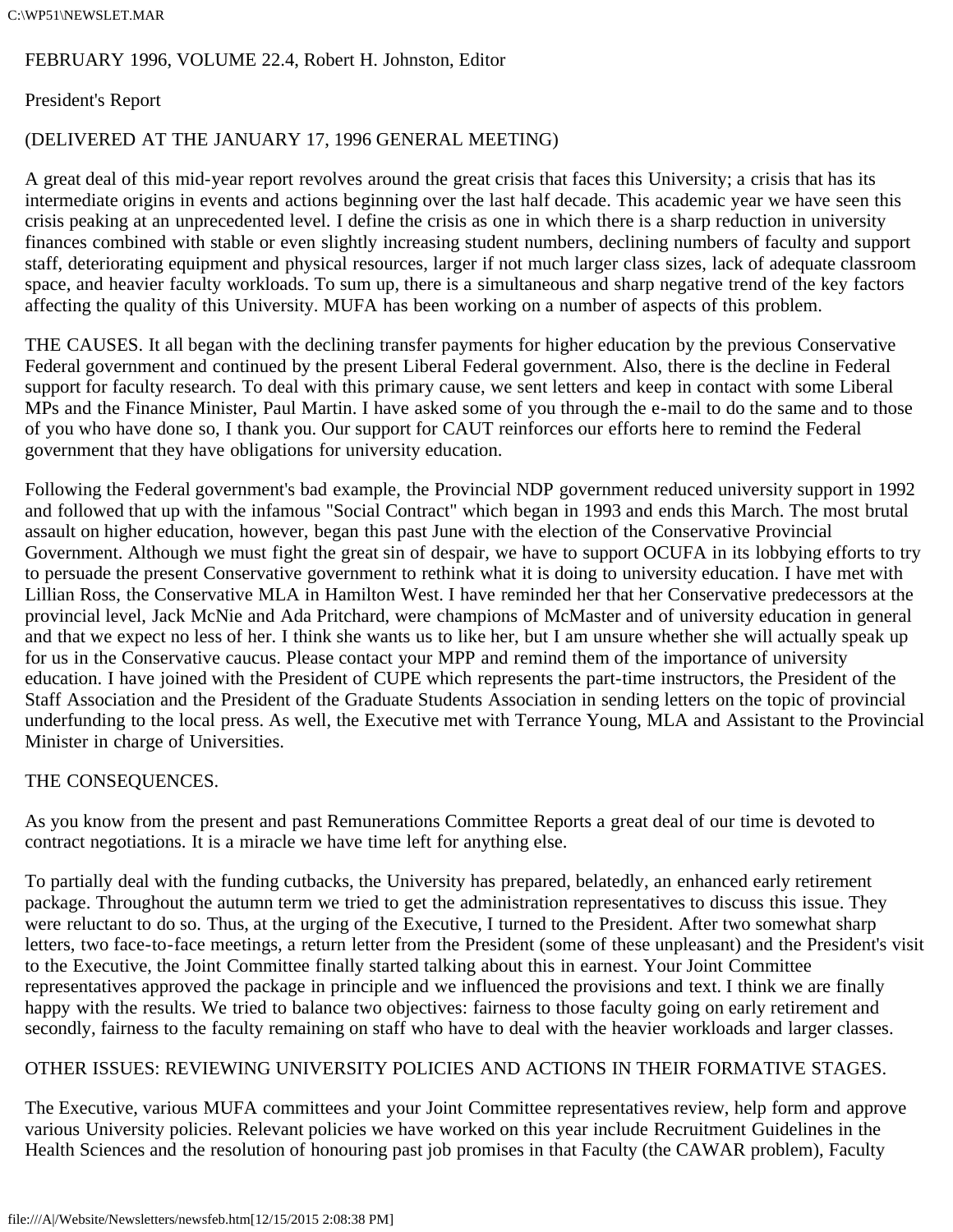Orientation, the Parental Leave Document, Pension Plan amendments re clinical faculty, the proposal to enhance the Senate's Planning and Financial Role, Policies on MUFA Observers to University Proceedings, draft Policy on Conflict of Interest and Conflict of Commitment, a proposed Accommodation Policy for Faculty, an examination of University policies and their relation to the Federal Contractors Programme, Pension Policies, some revisions to the Tenure and Promotion Policy, Anti-discrimination Policy and the Senate ad hoc Committee on the Administration of Education. I won't give any details on our involvement, but if you wish, MUFA staff and officers can discuss them with you.

## CONCLUSION.

Let's begin by acknowledging and thanking the entire Executive, with special mention to our Remuneration's Chair, Wayne Lewchuk, our Vice-President, Les Robb who has ensured our presence on the Web through our MUFA Homepage and who knows almost as much about the University and how it works as our past- president Lorraine Allan. The latter is a great source of advice and correction to me. Of course the other Executive Committee members work very hard for all of us even if we are not quite sure how they are doing it. The most notable example being Louis Greenspan our Grievance Chair. The point is that many MUFA volunteers do good work for the Association in a quiet and competent way, their efforts unknown to most of us. I thank all of the Executive, our committee members, our representatives on University committees and external bodies such as OCUFA and those who do special jobs on an ad hoc basis such as MUFA observers.

All of our efforts are in reality coordinated deftly and unobtrusively by our greatly appreciated permanent staff. No organization has better staffers. Thank you Phyllis and Kelly! And thank you all for attending meetings and reading MUFA communications. I look forward to our April Annual General Meeting.

Betty May Lamb

Memorial Bursary

Those of you who have contributed to the Bursary in memory of Betty May Lamb will be interested to learn that the 1995/96 recipient of this bursary is Jacinta Snyder.

If you are interested in contributing to the Betty May Lamb Memorial Bursary, please send your donations to John Edwards, Director, Student Financial Aid & Scholarships, Hamilton Hall Room 404.

Betty May Lamb was an employee at McMaster University for 22 years. She served as Executive Assistant to the Faculty Association from 1988-1991. The bursary was established in 1991 by family, friends and colleagues to assist needy students in any programme.

```
 If you think
              education is 
               expensive, 
                 Imagine 
               ignorance. 
       Hamilton Days of Action 
 Executive takes two-track approach
```
What does an Executive do when some of its members want to picket outside a convention of the governing political party, protesting its economic policies, and others want to talk inside to the delegates about how the government is going to carry through its agenda?

You do both, obviously.

That's what the Faculty Association Executive eventually decided when it was asked to participate in the "Hamilton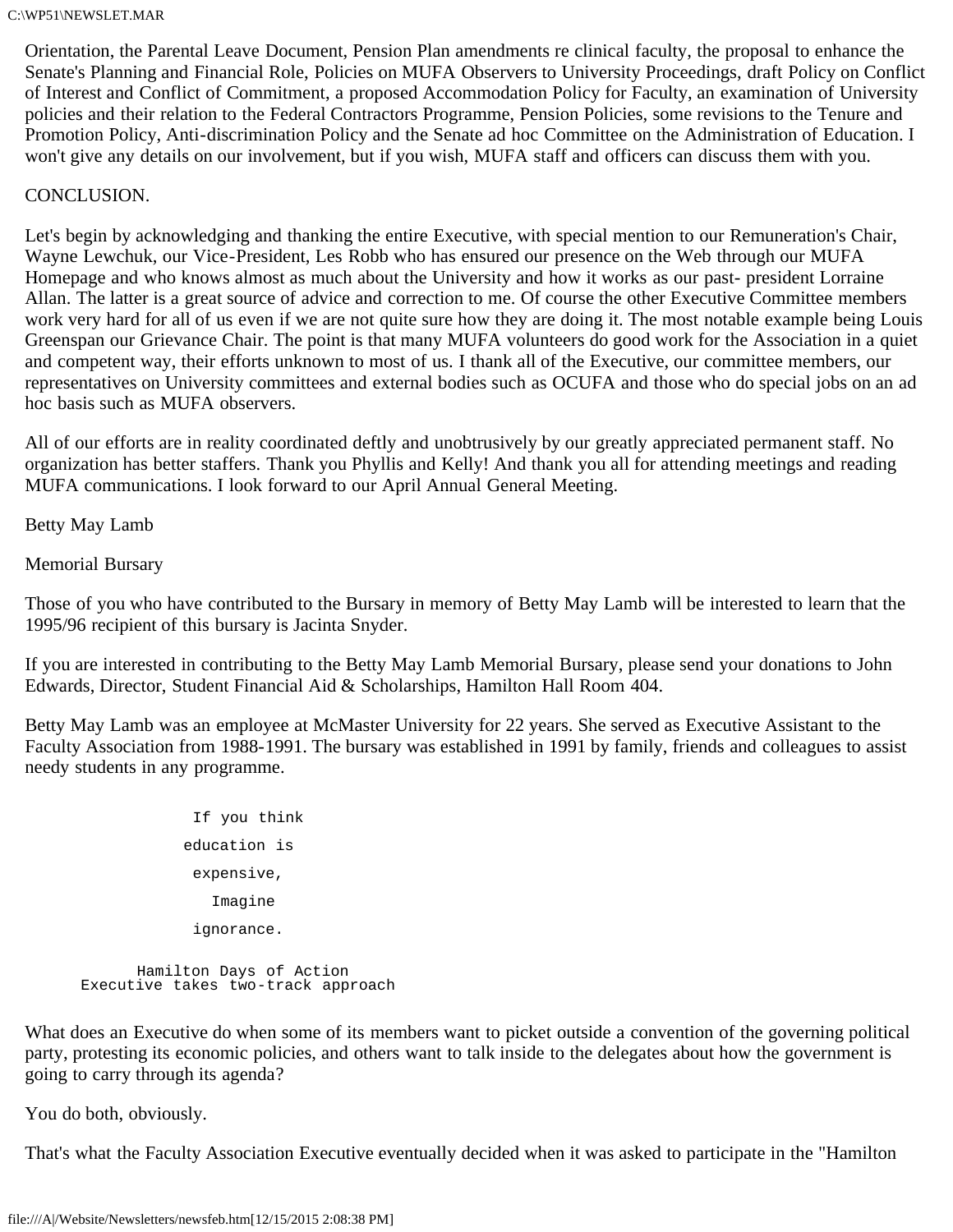Days of Action" protesting the Ontario Progressive Conservative government's funding cuts, during an Ontario PC policy convention.

The Executive expressed its concern about the impact of provincial government policies on higher education. It encouraged members to participate in any way they saw fit in the protests taking place on February 23 and 24. (At the time of writing this article, it was not known how many faculty members were going to participate.)

At the same time the Faculty Association registered for the Progressive Conservative policy convention, dubbed "Next Steps", sending Executive member Bill Smyth of computer science as our delegate. Bill signed up for small group discussions on educational policy. He also took with him a leaflet making the case for quality university education and research, and for financially accessible universities. The leaflet pointed out in graphic fashion the low level of government support for universities in Ontario, compared to other provinces and compared to 15 years ago, and the effects of this underfunding on the ratio of students to professors. The key message of the leaflet was: "We want your kids to be able to get a good university education."

The Faculty Association did not lend its voice to that of other campus organizations (e.g. the staff association and the student union) who asked President Peter George to close the university on February 23. Executive members argued that, since February 23 came in the middle of the mid-term break, when few students and faculty are on campus, closing the university would only penalize staff (who would lose a day's pay) and students using the libraries to catch up on their academic work. But the Executive commended Peter George for his conciliatory policy of penalizing university employees absent on February 23 only with loss of a day's pay, and permitting them to take a vacation day that day with the consent of their supervisor.

We expect to report on the Days of Action protest and the Ontario PC convention in the next issue of this newsletter.

The text of the Executive's motion follows:

The McMaster University Faculty Association is concerned about the impact of recent government policies on higher education in Ontario. The Executive of the McMaster University Faculty Association encourages its members to support the "Hamilton Days of Action" scheduled to take place in Hamilton on February 23 and 24 in any way they consider suitable. For those members wishing to participate in the demonstrations, MUFA will make the necessary arrangements. A notice will be sent out nearer to the actual event.

The Executive of the McMaster University Faculty Association will prepare a document for distribution to all delegates at the Ontario Progressive Conservative Party Convention in Hamilton on February 23-25, 1996. This document will make the case for quality university education and research in Ontario, for the elimination of financial barriers to university education for qualified students, and for the fair treatment of those employed in higher education.

Executive members will attempt to meet with as many Progressive Conservative Members of the Provincial Parliament as possible during, or near, the time of the Convention and inform them of our concerns for the quality and financial accessibility of Ontario universities.

The Executive expresses its appreciation to the President of McMaster University for his conciliatory stance towards those in the University community who choose to support the demonstrations in Hamilton on February 23 and 24, 1996.

David Hitchcock

You Asked?

Several of our members have asked us to provide information on an annual basis regarding the performance of the McMaster Pension Plan. Below are three reports which we hope will be of interest.

Actuarial Valuation of the Pension Plan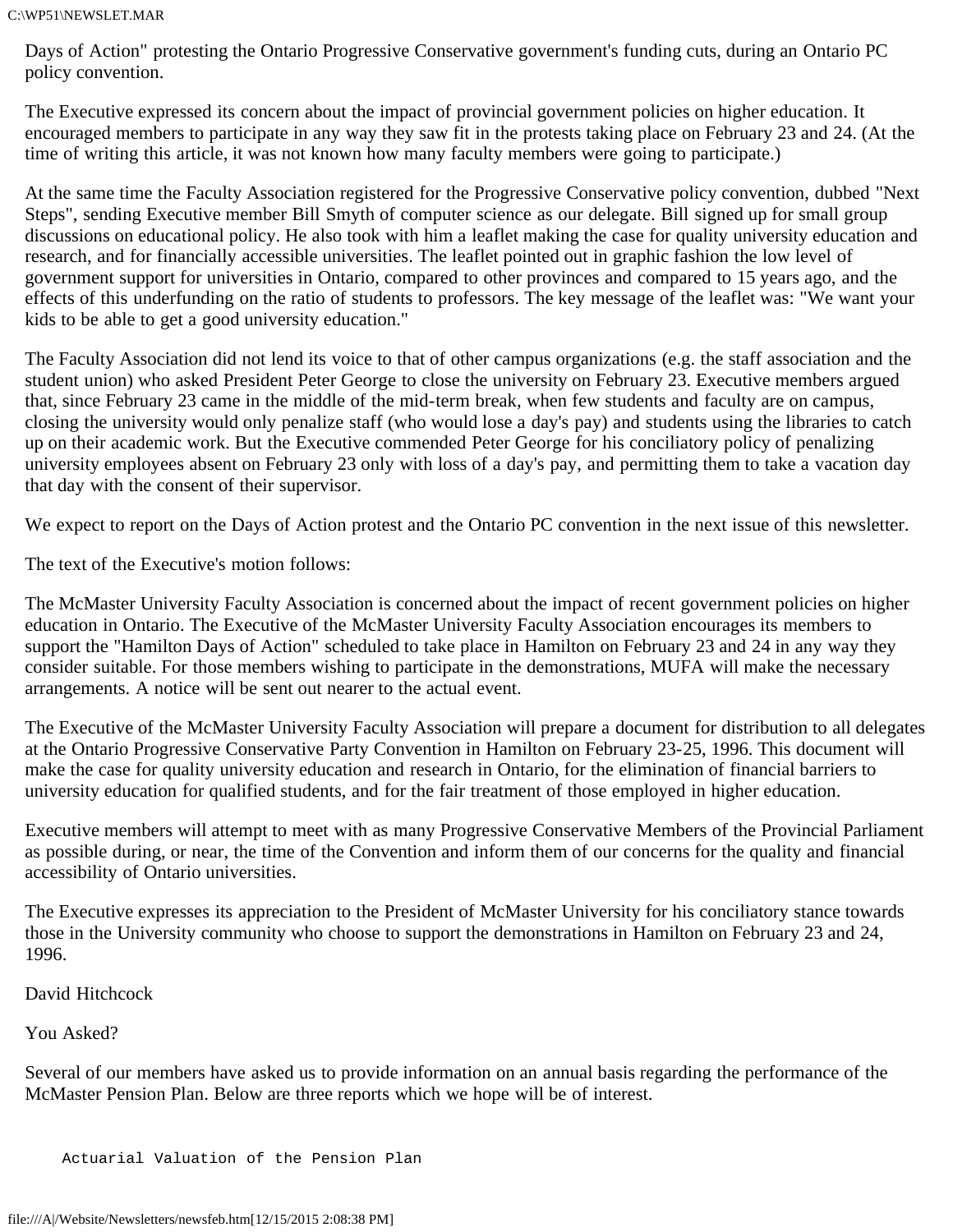as at July 1, 1995 Excerpts from Executive Summary

The purpose of the report is to inform the University regarding the funded status of the Pension Plan and the contribution requirements for the year following the valuation date and to provide the documentation prescribed by the Pension Commission of Ontario and Revenue Canada.

### FUNDING POSITION

The actuarial valuation reveals a going concern funding excess of \$105,332,000 as of July 1, 1995.

The following table compares the results of this valuation with those of the valuation as of July 1, 1994.

Comparative Funding Position (\$000's)

|                                                                         | July 1, 1994 | July 1, 1995 |
|-------------------------------------------------------------------------|--------------|--------------|
| Actuarial value of<br>assets<br>(adjusted for<br>in-transit<br>amounts) | \$539,836    | \$613,754    |
| Actuarial<br>liabilities                                                | \$481,840    | \$508,422    |
| Funding excess                                                          | 57,996<br>\$ | \$105,332    |

The actuarial valuation as of July 1, 1995 also reveals that the solvency ratio of the Plan remains in excess of 100%.

### CURRENT SERVICE COST

The estimated cost of the benefits that will accrue on behalf of the members of the Contributory Pension Plan for Salaried Employees of McMaster University including McMaster Divinity College during the period July 1, 1995 to June 30, 1996, compared with the previous 12-month period, can be summarized as follows:

Current Service Cost (\$000's)

|                                                                                | 1994/1995 |          | 1995/1996 |          |
|--------------------------------------------------------------------------------|-----------|----------|-----------|----------|
| Total Current Service Cost \$23,164                                            |           |          | \$23,80   |          |
| Expected Member<br>Required                                                    |           |          |           |          |
| Contributions                                                                  |           | 5,019    |           | 5,728    |
| Remaining<br>contributions<br>by University                                    |           |          |           |          |
|                                                                                |           | \$18,145 |           | \$18,075 |
| Uiversity Current<br>Service cost as a % of Members'<br>Expected Contributions |           | 362%     |           | 316%     |

ACTUARIAL BASIS This actuarial valuation is based on the following elements:

Plan Membership. Since the last valuation, the Plan membership has changed as follows:

Plan Membership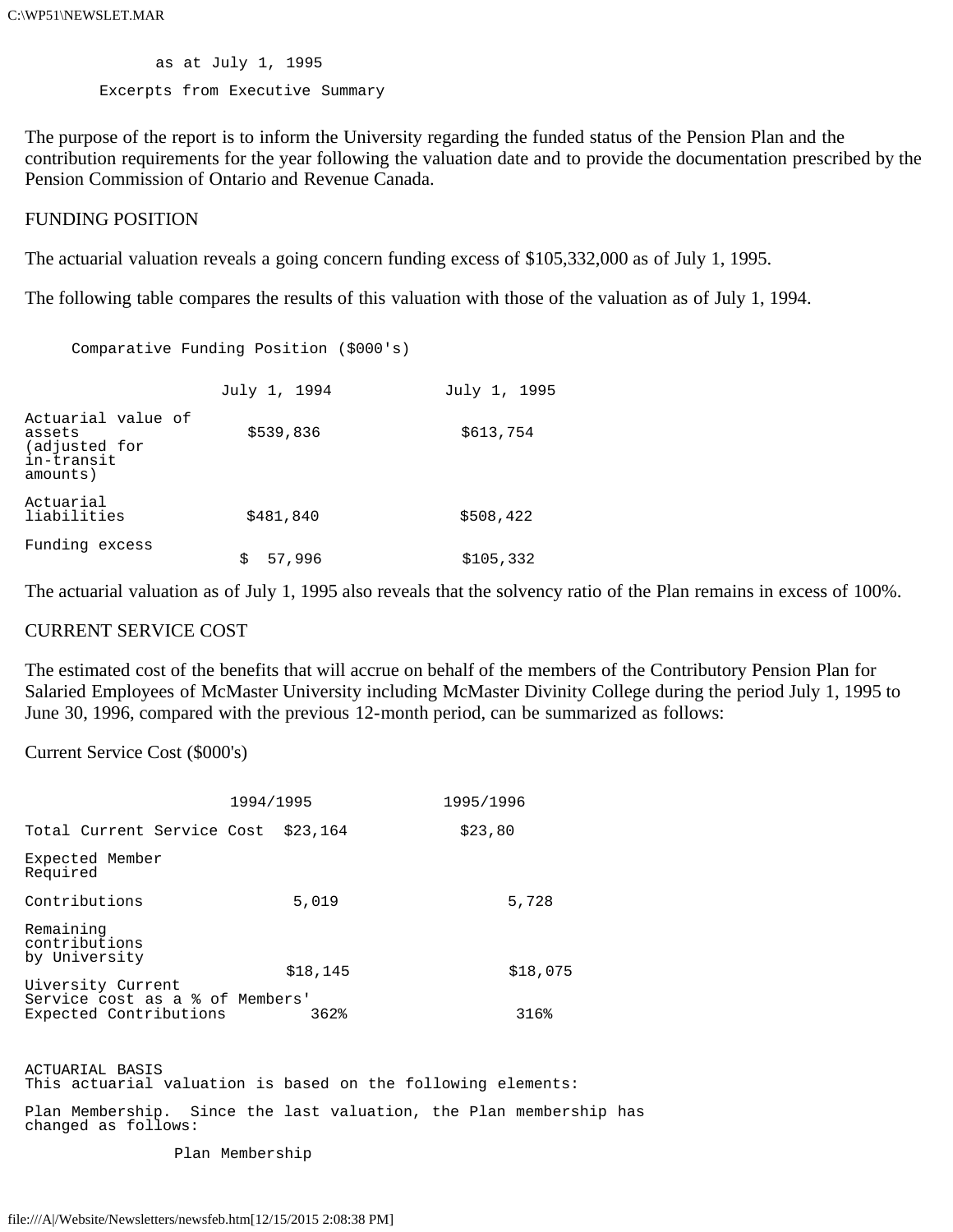### C:\WP51\NEWSLET.MAR

|                              | July 1, 1994 | July 1, 1995 |
|------------------------------|--------------|--------------|
| Active Members               | 3,038        | 3,011        |
| Pensioners and               |              |              |
| Survivors                    | 742          | 786          |
| Deferred Pensioners          |              |              |
|                              | 44           | 50           |
| Inactive-Status<br>Undecided | 220          | 237          |
| TOTAL MEMBERSHIP             | 4,044        | 4,084        |

#### Plan Provisions.

 This valuation is based on the provisions of the Plan as of July 1, 1995, which are unchanged from the previous valuation at July 1, 1994. In accordance with the Plan provisions, pensions in payment were increased by .23% effective July 1, 1995. As well, member required contributions have increased from last year and are scheduled to increase again next year, back to the level they were at prior to July 1, 1993.

#### Plan Assets.

 The Plan assets are based on the financial statements as reported by both Canada Trust and North American Life Assurance Company. As of the valuation date, the market value of assets was \$615,660,000, an increase of \$74,986,000 since the previous valuation. The actuarial value of assets amounted to \$615,660,000 as oat July 1, 1995, compared to \$540,674,000 as at July 1, 1994.

Valuation Assumptions and Methods. The Plan has been valued using the same assumptions and methods as in the previous valuation with one exception. The Revenue Canada maximum pension has been assumed to increase at 4.50% per annum starting in 1999 and not in 1996 as was previously assumed. This is in accordance with changes to the Income Tax Act introduced in the Federal Budget tabled February 27, 1995.

All assumptions made for the purposes of the valuation were reasonable at the time the valuation was prepared and we expect them to remain reasonable over the year.

The actuarial liabilities and current service costs are determined using the Accrued Benefit Actuarial Cost method with<br>salary projection (also called Unit Credit). This method produces salary projection (also called Unit Credit). a reasonable matching of contributions with accruing benefits. Because the valuation method funds benefits as they accrue, it aims at keeping the Plan fully funded at all times.

Prepared by William M. Mercer Limited

 MEASUREMENT OF INVESTMENT MANAGEMENT PERFORMANCE (this table is slightly abridged -- dropping recent quarterly returns.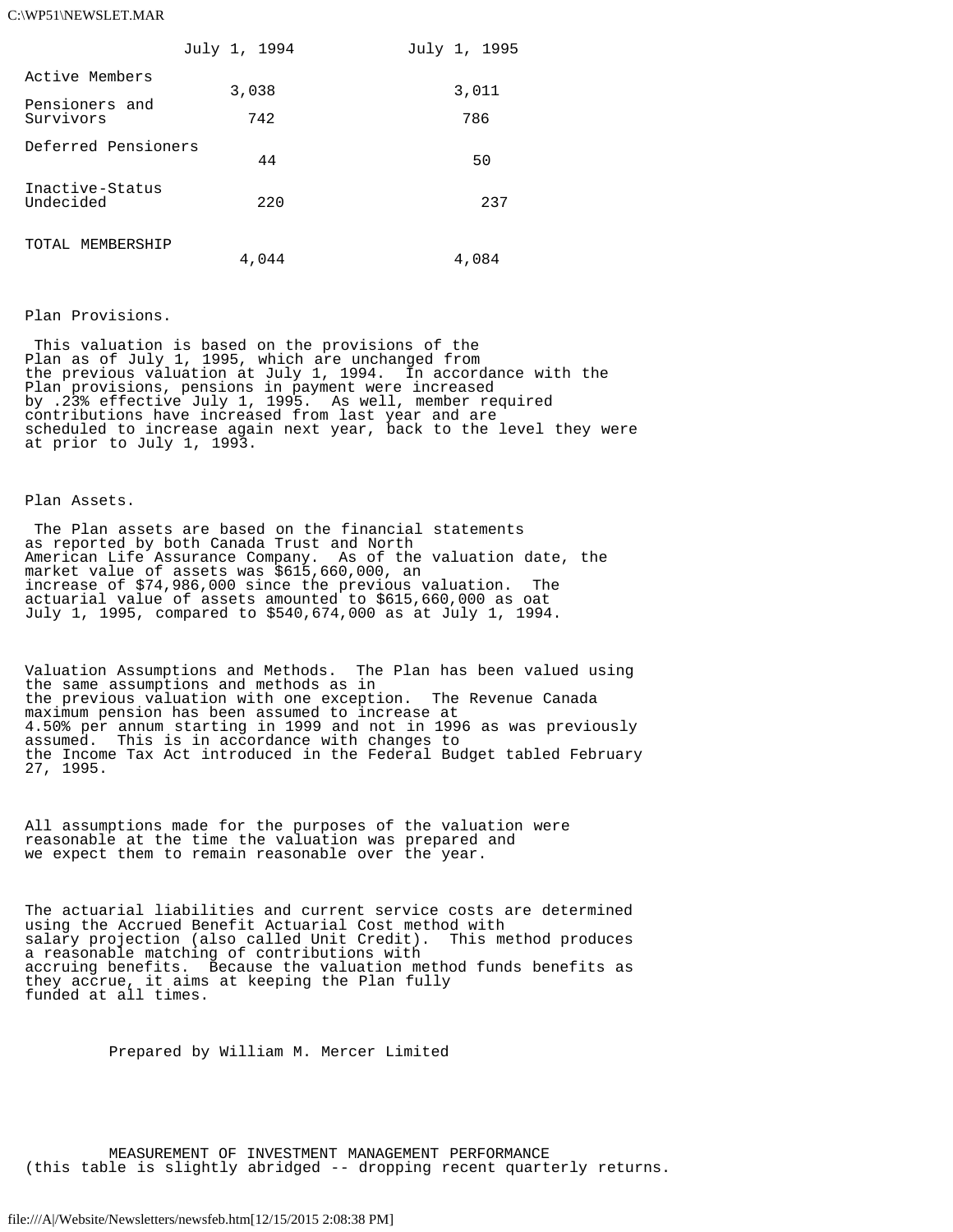See the printed newsletter for full details)

time weighted rates of return

| Oueen's<br>York<br>McMaster<br>Carleton<br>Brock<br>Waterloo<br>Windsor<br>T.S.E.<br>S&P 500<br>Long Term<br>Bonds<br>Mid Term<br>Bonds | Year<br>Ending<br>Jun '95<br>12.8<br>13.2<br>16.2<br>14.3<br>12.5<br>12.6<br>13.3<br>15.3<br>24.1<br>21.3<br>17.9 | Jul 91<br>Jun 92<br>11.4<br>12.9<br>10.6<br>9.0<br>9.4<br>10.8<br>11.6<br>1.1<br>18.6<br>23.5<br>21.2 | ANNUAL RATES FOR THE YEAR<br>Jul 92<br>Jun 93<br>11.7<br>14.9<br>13.7<br>15.7<br>18.5<br>17.6<br>15.5<br>20.8<br>21.6<br>16.6<br>13.5 | Jul 93<br>Jun 94<br>5.1<br>4.2<br>2.9<br>3.6<br>2.6<br>2.2<br>2.8<br>4.0<br>9.4<br>(3.4)<br>(1.5) |
|-----------------------------------------------------------------------------------------------------------------------------------------|-------------------------------------------------------------------------------------------------------------------|-------------------------------------------------------------------------------------------------------|---------------------------------------------------------------------------------------------------------------------------------------|---------------------------------------------------------------------------------------------------|
|                                                                                                                                         | RETURNS OVER LONGER PERIODS<br>Jul 93-<br>Jul 95<br>2 years                                                       |                                                                                                       | Jul 92-<br>Jul 95<br>3 years                                                                                                          | Jul 91-<br>Jul 95<br>4 years                                                                      |
| Oueen's<br>Vork                                                                                                                         | 8.9<br>$R$ 6                                                                                                      |                                                                                                       | 9.8<br>10 7                                                                                                                           | 10.2<br>11 2                                                                                      |

| $28-12$   |      |      |      |
|-----------|------|------|------|
| York      | 8.6  | 10.7 | 11.2 |
| McMaster  | 9.3  | 10.8 | 10.7 |
| Carleton  | 8.8  | 11.1 | 10.5 |
| Brock     | 7.4  | 11.0 | 10.6 |
| Waterloo  | 7.3  | 10.6 | 10.7 |
| Windsor   | 7.9  | 10.4 | 10.7 |
| T.S.E.    | 9.5  | 13.1 | 10.0 |
| S&P 500   | 16.5 | 18.2 | 18.3 |
| Long Term |      |      |      |
| Bonds     | 8.2  | 11.0 | 14.0 |
| Mid Term  |      |      |      |
| Bonds     | 7.8  | 9.6  | 12.4 |
|           |      |      |      |

Returns include interest income, dividends, currency gains/losses, capital gains and are net of investment expenses.

Prepared by William M. Mercer Limited.

=====================================================================================================

A TABLE ON THE ASSET MIX OVER THE PAST FEW YEARS IS OMITTED HERE. SEE NEWSLETTER FOR FULL DETAILS.

=====================================================================================================

### COMMENTS

The above table summarizes the asset mix of the McMaster Pension Fund by market value in percentage terms as at the previous five calendar quarter ends. It represents the Fund's actual overall exposure to the major asset classes with comparisons to the benchmark asset mix and to the policy ranges.

There were no significant changes to the asset mix during the second quarter. The Canadian equity content of 32.1% was below the benchmark weight of 35% because Jarislowsky was underweighted in their portfolio. The U.S. stock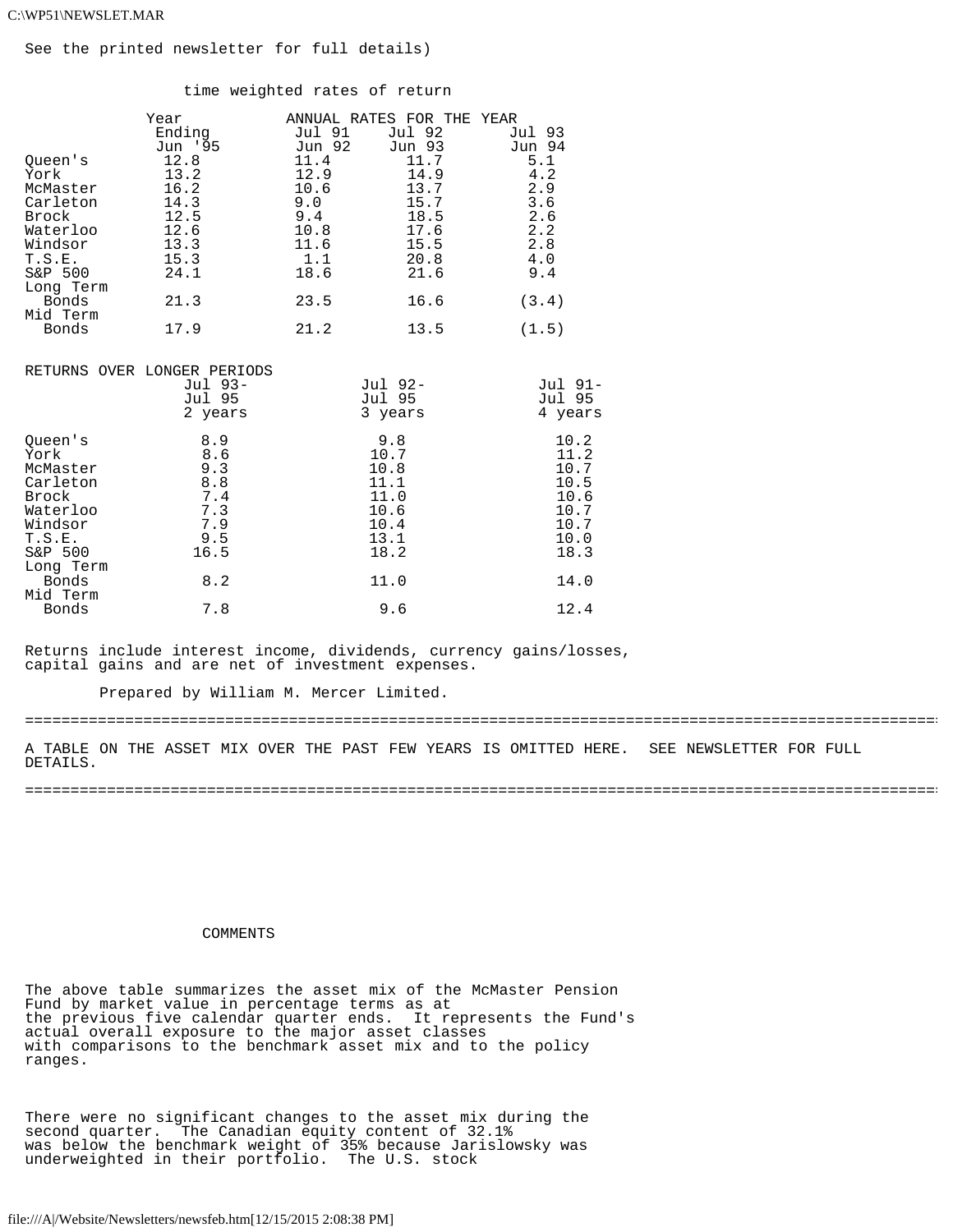#### C:\WP51\NEWSLET.MAR

component totalled 15.7% which was above the benchmark weight of 10% because both Jarislowsky and MuCana held overweighted positions in that asset class. Conversely, the bond exposure of the Fund was lower than the benchmark weight of 42%.

Prepared by James P. Marshall, Inc.

This Newsletter is published monthly between September and May by the Faculty Association at McMaster University. The Association's Executive for 1995/96 is composed of the following members:

President Henry Jacek Vice-President<br>Past-President Past-President Lorraine Allan Executive Assistant Lorraine Allan Executive Assistant Academic Affairs<br>Human Rights Human Rights David Hitchcock Library Valerie Parke OCUFA Director<br>Pension Pension Sherman Cheung<br>Public Relations Cheung Robert H. John: Public Relations<br>
Remunerations<br>
Remunerations<br>
Remunerations Special Enquiries<br>& Grievances & Grievances and Louis Greenspan (2008)<br>Tenure Louis Channel Channel Anna St Leger L Returning Officer

Executive Assistant Phyllis DeRosa Koetting Kelly McCaughey<br>Fred L. Hall David Pengelly<br>Bill Smyth Wayne Lewchuk Tenure Anna St Leger Lucas Willi Wiesner<br>David Santry

Anyone wishing to contribute to this Newsletter is invited to send submissions to the Faculty Association Office (HH-103A, e-mail: mufa@mcmaster.ca, ext. 24682). Deadlines are the 15th of each month. All submissions will be published at the discretion of the Editor.

------------------------------------------------------------

 $\overline{a}$ Accommodation Wanted

Visiting Professor from the University of Alberta is seeking family accommodation for four for the period July 1 to August 31, 1996. Must be furnished and preferably close to campus. Please call Lori Hill, Department of Materials Science and Engineering, Ext. 24295 or e-mail: hillori@mcmaster.ca

Sabbatical Rental

in Victoria, BC

Close to the University of Victoria, Camosun College, elementary and high schools, shopping and beach. Suitable for family. Bungalow with 4 bedrooms, 3 baths, recently renovated kitchen that opens onto large deck with BBQ, living room with fireplace, dining room. Attached double garage with workshop. Very attractive and spacious grounds,